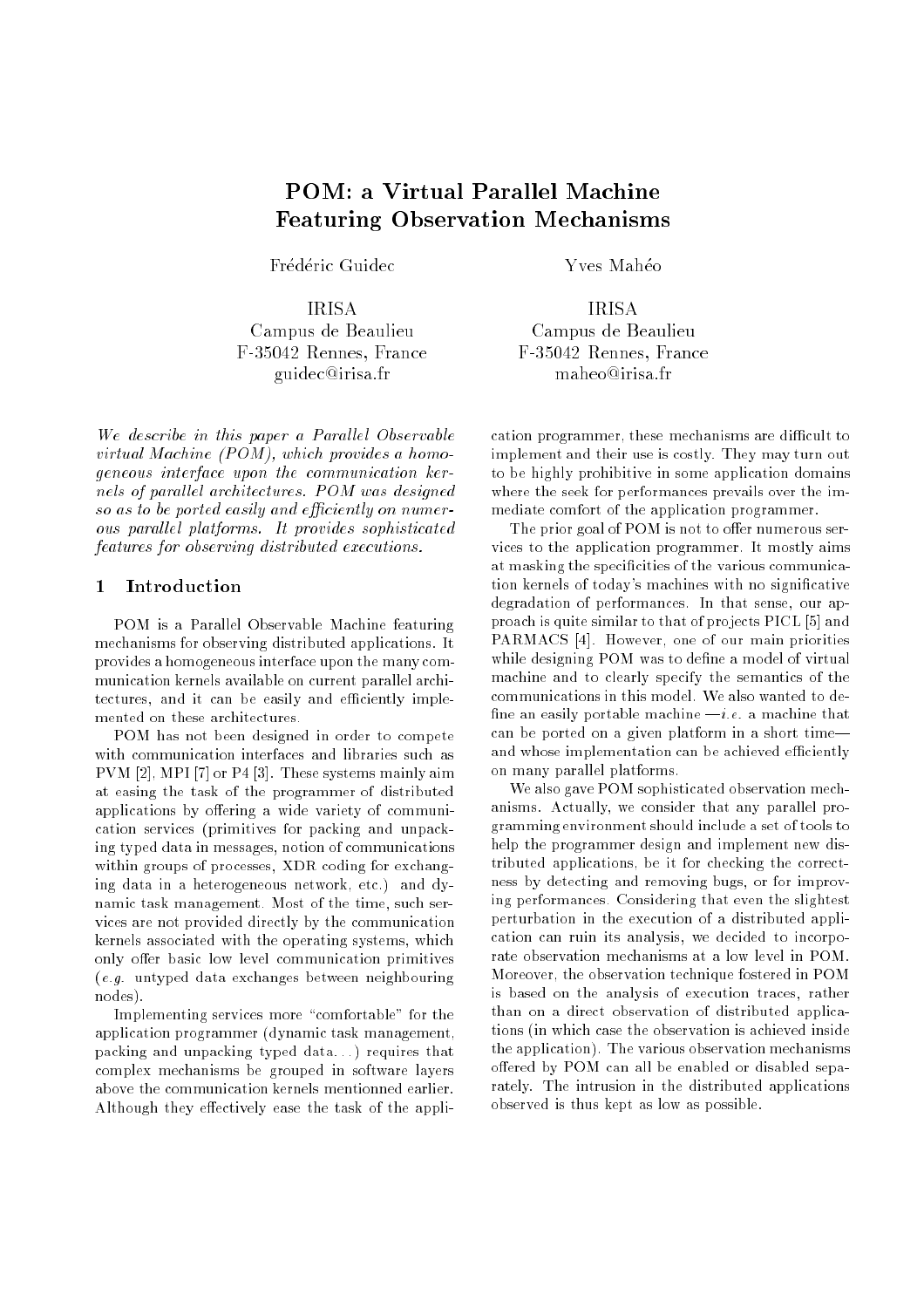

Figure 1: Model of the virtual machine

# <sup>2</sup> The virtual machine

# 2.1 Model of the machine

POM defines a model of virtual machine that consists of a set of *application nodes* numbered 0 to N-1. These nodes communicate via two distinct media. The first medium is a fully connected network devoted to point-to-point communications. The channels of this network are FIFO and reliable (messages are neither lost nor desequenced). The second medium allows broadcasting messages. It is also a fully connected network with reliable FIFO channels. With this medium, a node can send a message simultaneously on all output channels.

By defining fully connected networks, we intentionally avoided considering the actual physical topology of parallel architectures. This allows for the evolution of modern parallel machines in which messages are routed more and more efficiently by the hardware (or by the low level system). The underlying topology thus remains hidden to the programmer.

The distinction between the two networks is necessary because on many parallel platforms, it is difficult to ensure at low cost that virtual channels carrying both point-to-point messages and broadcast messages are FIFO. Actually, on these platforms, point-to-point and broadcast communications rely on distinct protocols, and sometimes on distinct physical devices too.

Besides the application nodes, POM can include a complementary observation node. When this observer is present, one must consider a third communication medium: a network of reliable FIFO channels linking each application node to the observer. Through this observation medium, communications only occur from the application nodes towards the observer.

Tasks are managed statically in POM: there must be a single process on each node of the virtual machine. However, we consider incorporating lightweight

processes in a future version of POM.

#### 2.2 Communication model

The communication paradigm implemented in POM is that of asynchronous message passing. POM permits most of the variations around this kind of communication. Communications can be performed in point-to-point mode or in broadcast mode. Sends are non-blocking, that is, the sending process resumes its execution as soon as the message to be sent has been taken in charge by the underlying operating system. Receives can be deterministic (on a given incoming channel) or non-deterministic (on any incoming channel). Receives are blocking: the receiver resumes its execution only after the message awaited has been effectively received.

Other kinds of communication, such as the rendezvous, can be built easily on top of these basic operations.

# <sup>3</sup> Observation mechanisms

POM makes it possible to combine application nodes together with an observation node, whose role is to collect and handle trace information relative to the behaviour of the application. The observation node can proceed to an "on the fly" analysis of the information received, or it can store this information for a *post*mortem analysis. Actually, the observer can be just a part of a programming environment featuring software tools such as trace collectors, distributed application debuggers, performance analysers and graphical viewers.

### Inserting "observation points".

It is up to the application programmer to specify which events must be traced. To do so, the programmer must insert observation points in the code of the distributed application. During the execution of the distributed application, every time an application node runs through an observation point, a trace message is sent to the observation node. A trace message is typically composed of information for identifying and dating an event. POM offers several dating mechanisms, whose management remains fully transparent to the application programmer. When loading a distributed application, the programmer simply needs to specify which kind of dating mechanism must be used. The events traced can thus be stamped and/or dated,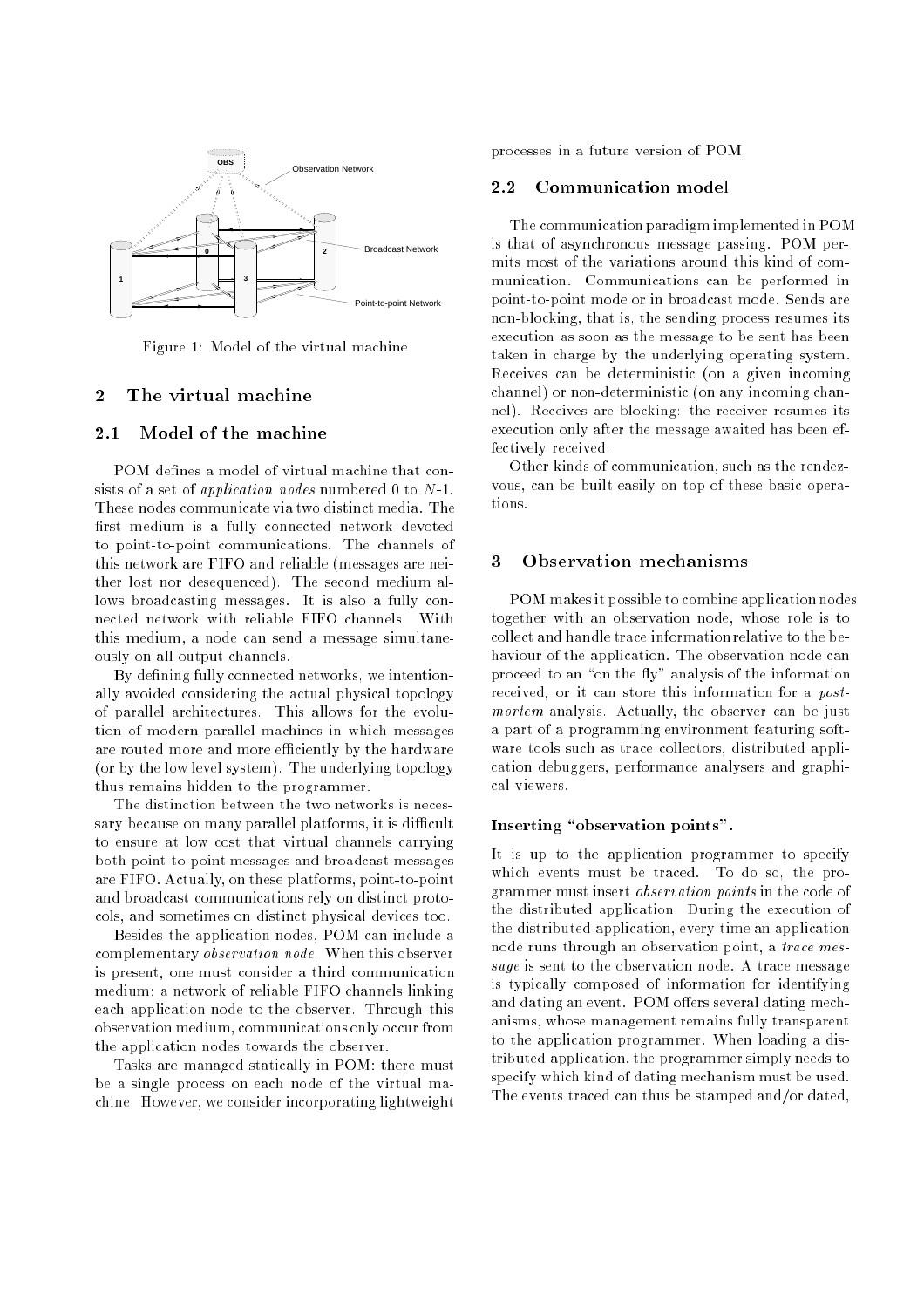and the dating can be achieved according to a local or global time reference.

#### Stamping events.

Stamping events makes it possible to analyse the synchronisations that occur between the application nodes during a distributed execution. These synchronisations are captured by the notion of causal dependency. Each application node manages a local stamp that is updated every time an application message is sent or received. POM ensures that the value of the local stamp of the sender is sent transparently together with the application message.

To date, POM allows the user to choose between two kinds of stamps: vectorial stamps whose size remains constant during an execution, or "adaptive" stamps whose size can vary dynamically [6]. POM was designed so that it can easily incorporate new kinds of stamps.

# Physical dating of events.

POM offers services for dating traced events. The default dating mechanism is based on the local time on each application node (value returned by the physical clock of the processor). POM also incorporates a mechanism for dating events globally. We opted for an approach based on a statistical method that consists in estimating the drift of the physical clock of each application node with respect to a reference clock [?]. Once the characteristics of the clock drifts have been determined for each application node, it is possible to relate the dates taken on the clocks of the application nodes to that of the reference node. The accuracy of the global time obtained this way is sufficient to ensure a coherent dating of events. The advantage of this approach is that it is not intrusive. The measurements required for evaluating the clock drifts are performed before and after the actual execution of the distributed application. This execution is thus not altered by the global dating mechanism. On the other hand, it is necessary to wait till the end of the distributed execution before global dates can be computed. The mechanism for global dating implemented in POM is thus only appropriate for a post-mortem trace analysis.

POM provides the programmer with a set of primitives for developing observation programs. These primitives make it possible to receive trace messages in a deterministic or non-deterministic way, and to extract from these messages signicant information, such as the name of the event traced, the physical date of this event (local or global), the value of the associated stamp, etc.

The application programmer does not have to design a new observation program for each distributed application. Actually, the primitives of POM permit the design of generic observation programs that can perform the most simple observation functions, such as collecting, filtering and storing trace information. Generic observation programs can easily interface with analysis tools such as those designed in our laboratory (visualization of dependency graphs or graphs of global states, concurrency measurement, evaluation of predicates) [1].

When loading a distributed application, the user must specify what kind of trace information must be generated every time an observation point is reached, and which observation program must be used to collect and deal with this information.

The user describes the kind of observation required by passing ad hoc parameters to POM's loader, which is detailed in section 4.2.

# <sup>4</sup> Interface

### 4.1 Modules APS and OBS

The services offered by POM are made available to the application programmer as a set of around forty primitives that forms two distinct modules. Module APS (APplication Services) permits the development of application programs, whereas module OBS (OBservation Services) is devoted to the implementation of observation programs.

The number of primitives has been intentionally limited in order to obtain a simple and easily implementable interface. For example, POM does not propose any non-deterministic receive because such a function can be easily obtained by combining some of the existing primitives. Likewise, we decided not to type messages. The interpretation of the content of a message is thus left to the application programmer and neither packing nor unpacking is necessary.

#### APS primitives.

The primitives of module APS are mostly communication primitives. Two primitives are available for sending messages, in point-to-point mode (APS send) or in broadcast mode (APS bcast). The corresponding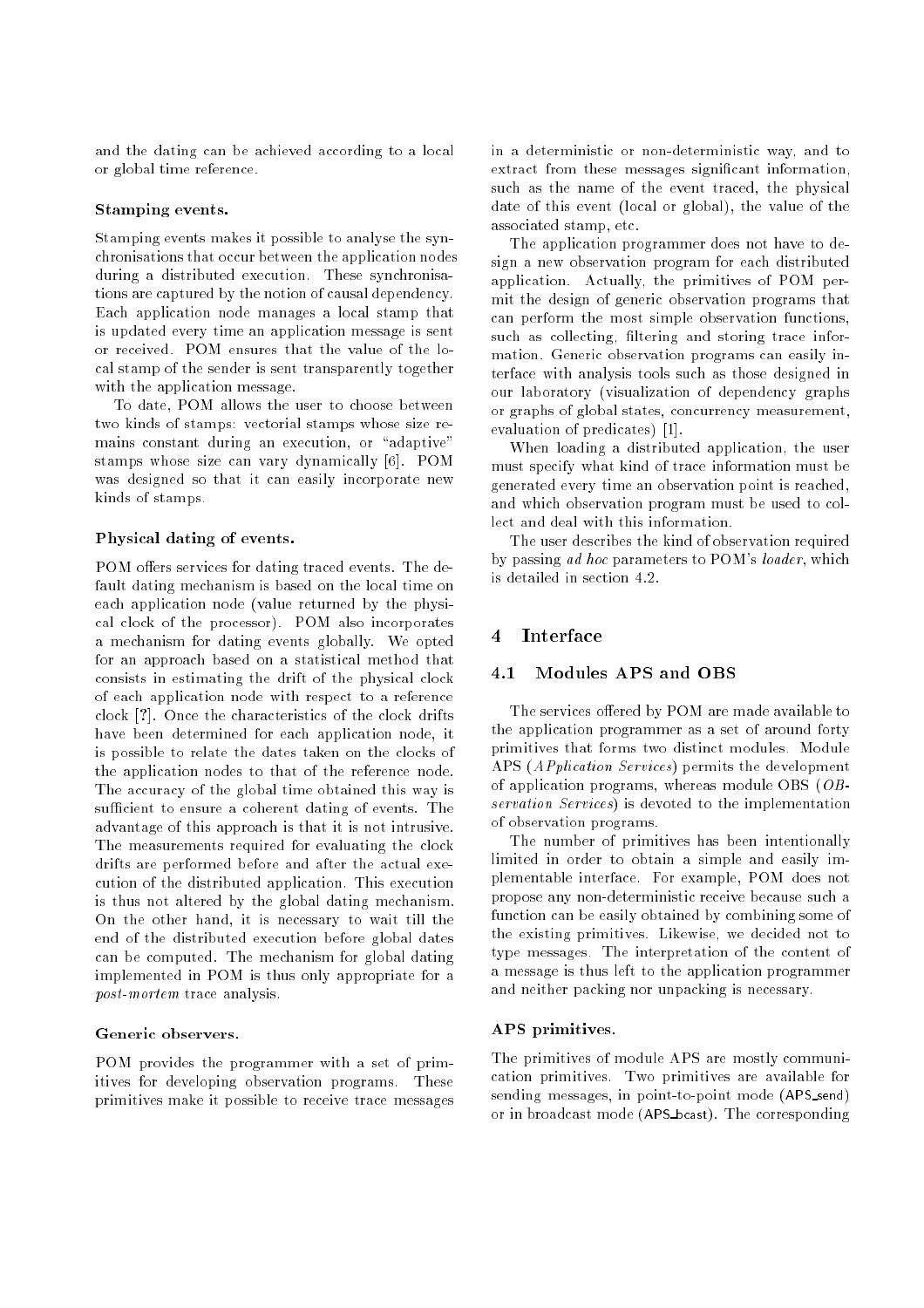receives (APS recv from and APS recv bcast from respectively) are blocking primitives that necessitate that the incoming channel be identied explicitly. Nondeterministic receive can be realized thanks to the two primitives APS probe from and APS probe bcast from which are non-blocking primitives that test an incoming channel belonging to either the point-topoint communication network, or the broadcast communication network. Primitives APS probe and APS probe bcast detect pending messages on any incoming channel for one or the other communication network. Once a pending message has been detected, the primitives APS info pid and APS info length can be used to get its origin and its length.

Module APS additionally incorporates a few primitives that provide information such as the number of application nodes, the identity of the local node, the local time returned by the physical clock of the processor, etc.

Module APS provides a primitive APS\_trace that allows the programmer to insert observation points in the application program. When this primitive is invoked, a message is automatically generated and sent to the observation node. This message contains the information passed as parameters to APS trace by the programmer, namely a string identifying the event observed and optional untyped data whose interpretation is left to the programmer. To this basic information, POM automatically adds dating data, whose nature depends on the observation options specified by the user when loading the application (see section 4.2 for more details).

#### OBS primitives.

Module OBS allows the observer to receive trace messages thanks to a primitive that blocks, waiting for pending messages on a given incoming channel (OBS\_recv\_trace\_from). A non-deterministic receive can  $he$ done using either OBS\_probe\_trace  $\alpha$ <sup>r</sup> OBS probe trace from, together with OBS info pid and OBS infollength. Module OBS offers no send primitive. The observation node can only collect trace messages and extract data fields from these messages. For this, some functions of module OBS give access to the user data as well as to the value of the stamp and the local date embodied in a trace message. The global date of an event can only be obtained after the distributed application has completed by using function OBS\_convert\_to\_gclock which converts the local date of an event into the corresponding global date.

#### 4.2 The loader

The procedure for loading and running a distributed application on a given platform is most of the time highly dependent on the characteristics of this platform. Each architecture imposes its own requirements when it comes to allocating a partition of processors and loading executable programs on this partition. The POM environment includes a loader tool named pom load, whose implementation may depend on the platform considered but whose interface remains homogeneous on all platforms.

The syntax recognized by the loader permits complex loadings. One can for example load a different executable program on each application node (or on a subset of the application nodes). One can also pass parameters to the various executable programs (including the observation program), specify which kind of observation must be achieved during the execution, etc. The following example shows how to load and start a distributed application based on the master-slave model, with a single master task running the executable master and six slave tasks running the same program slave. The master program takes as a parameter the number of slave tasks. Moreover, the behaviour of this distributed application must be observed by the observation program myobs. The trace information must include vectorial stamps (option -stm VECT) and events must be dated according to a global time (option -gtm).

#### <sup>&</sup>gt; pom load -s 7 -on 0 master 6 -on 1..6 slave -stm VECT -gtm -obs mv\_obs

In this example the application nodes are given identifiers which are logical identifiers. It is necessary to map these logical identifiers with the physical nodes of the target platform. On some machines, such as the Intel ipsc and Paragon XP/S, the operating system gives each physical node of a partition of size N a logical identifier ranging from 0 to  $N-1$ . Therefore, the user of POM does not always need to describe explicitly the mapping of the application nodes. Yet, this can be done thanks to the option -map recognized by pom\_load. The explicit mapping remains mandatory when the platform considered is composed of a set of workstations. It is then necessary to name explicitly the workstations that will support the distributed application. Hence, for loading and starting on two workstations named excalibur and durandal a distributed application composed of two programs ping and pong, the command line can be as shown below: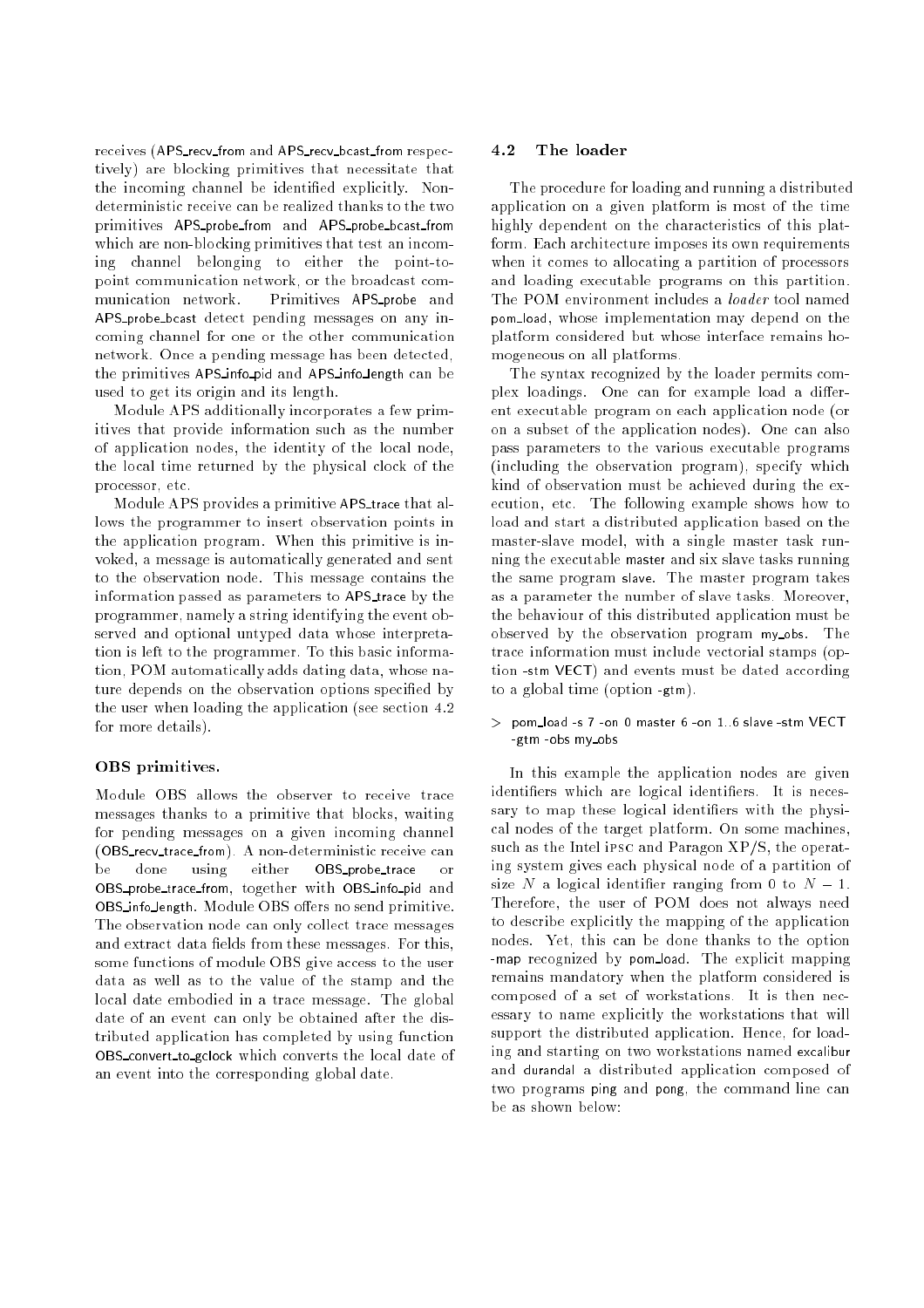<sup>&</sup>gt; pom load -s 2 -on 0 ping -on 1 pong -map 0 durandal -map 1 excalibur

#### <sup>5</sup> Implementation

To date, POM has been ported on the distributed memory parallel computers of IRISA, that is, the Intel machines ipsc/2 and Paragon XP/S. POM was implemented on these platforms using the communication kernels NX/2, OSF/1 and SUNMOS. It was also implemented so as to allow the execution of distributed applications on a network of workstations (e.g. Sun Sparc workstations), using TCP-IP and UDP sockets. Another version makes it possible to simulate parallelism on a single workstation. These two versions are quite useful because they allow the design and the experimentation of new distributed applications without monopolizing the ipsc or the Paragon. Applications can thus be loaded and run on real parallel machines only after they have been tested and corrected. We also implemented POM above PVM [2]. However, this version does not exhibit very good performances on parallel supercomputers: the mechanisms of PVM are too complex and imply too many memory copies to be able to compete with the performances obtained with the more "direct" implementations of POM.

#### Performances.

This section reports the performances observed when experimenting POM on several platforms. We tested several versions of POM corresponding to alternative implementations on a network of Sun workstations and on the Intel Paragon XP/S.

We also measured the influence of the observation services on the performances of the communications. The technique we use for computing the global time has no effect upon the behaviour of the application, as explained in section 3. On the other hand, the stamping mechanisms can alter the communication performances, although measurements show that this alteration remains negligible.

Figures 2 and 3 shows the maximal bandwidths observed on two Sun Sparc 4/50 IPX workstations connected to the same Ethernet trunk. They also show the bandwidth observed when the stamping service is enabled in POM-TCP. Figure 3 does not distinguish between the performances of POM-TCP with and without stamping, because the difference cannot be measured.

Figure 4 shows the transmission times measured with several versions of the POM library developed



Figure 2: Bandwidth observed for short messages exchanged between two workstations.



Figure 3: Bandwidth observed for long messages exchanged between two workstations.



Figure 4: Transmission times observed for short messages on the Intel Paragon XP/S.